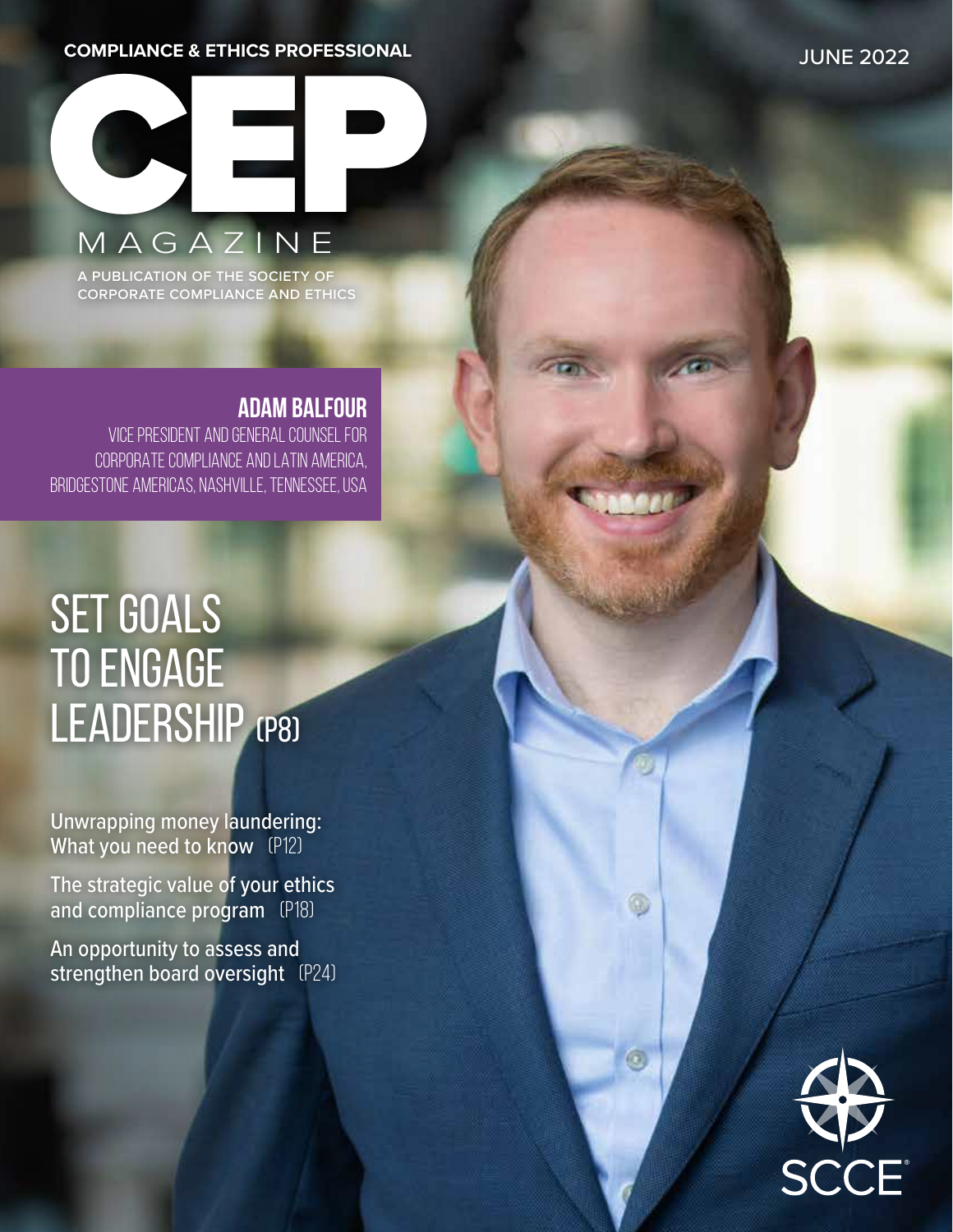## UNWRAPPING **MONEY** LAUNDERING: WHAT YOU NEED TO KNOW by Mónica Ramírez Chimal



### **Mónica Ramírez Chimal MBA**

*(mramirez@asserto.com.mx) is Partner and Founder of consulting firm Asserto RSC in Mexico City, Mexico.*

**Y**ou've read the news or heard<br>about it. Money laundering happened in every country are<br>industry Poyalty politicians, singers about it. Money laundering has happened in every country and industry. Royalty, politicians, singers, doctors, spouses, and students have all been involved. Banks, exchange houses, cryptocurrencies, universities, hotels, hospitals, real estate, construction companies, consulting firms, clothing manufacturing, and many others have been used to launder money; even the Vatican has been involved! Getting involved in money laundering can happen to any person no matter their gender, age, religion, economical position, or profession. With so many cases happening, we can ask ourselves: Who is the next person or company that will be involved in a money laundering case?

mas

But why does money laundering keep happening? Because people keep minimizing the risk by thinking: "We are too far away from it," "This

won't happen to us," or, "Why bother if we've been operating like this and we have been fine?" Or they ignore it or don't want to admit that they are vulnerable.

All money laundering cases have one common factor: people.

People can be used to launder money or simply facilitate it. Sometimes they get paid, and sometimes people may not realize what they are doing and will end up doing it for free. In both cases, people are helping to launder money.

#### **What is money laundering?**

Put simply, money laundering is the process used to make "dirty" money "clean." It's said to be dirty because it comes from illegal or illicit activities — prostitution, kidnapping, organ trading, bribery, illicit firearms, wildlife trafficking, human trafficking (which can become modern slavery), $^1$ extortion (such as ransomware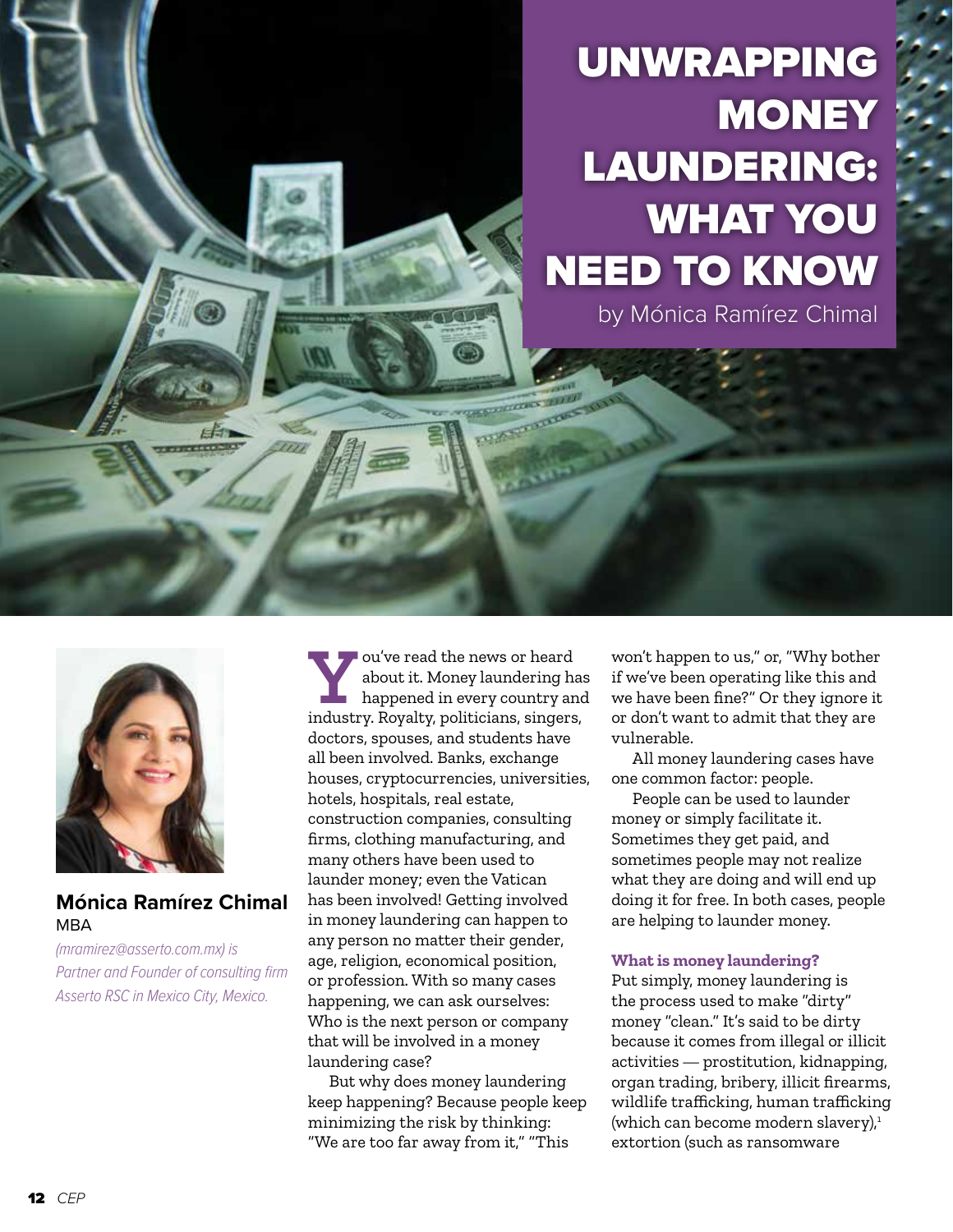attacks), illegal drugs or drug trafficking, and counterfeit goods. The list goes on and on.

Keep in mind that these activities vary from country to country. For example: in the Netherlands, prostitution is not illegal; in Uruguay, marijuana is legal for recreational and medical purposes. Therefore, it is important to know what is legal and illegal in every country where you do business.

Money laundering has three inherent characteristics:

- 1. It's too much money in any currency. It is so much that the criminals need to expand or create new methods to launder the money more quickly.
- 2. It happens worldwide. Of course, it starts in one location, but it expands to other countries and continents. Money laundering keeps growing internationally.
- 3. The criminal makes the money-laundering process complex — as complex as it can be. This happens for two reasons: (a) to hide the source of the funds and (b) to hide the person or ultimate beneficiary owner.

It is estimated that the amount of money laundered in a year is between 2% and 5% of the gross domestic product worldwide, or between USD\$800 billion and  $$2\; trillion^2 \longrightarrow and these numbers$ are increasing daily because most money laundering still goes undetected.

There is another key concept: the politically exposed person (PEP). Internationally, the PEP definition varies, but it is common that it includes the president of a country, senators and deputies, armies, judges, mayors or governors,

royalty, official representatives of international organizations such as the United Nations, the International Monetary Fund, central banks, etc. It also includes family members to some degree, such as spouses and kids.

Politicians have shown us that they can be corrupted. If they are corrupt, then they will either receive or give bribes. A bribe is an illegal activity: dirty money that needs to be laundered. These dirty assets are usually put in the name of family members, a friend, or a representative to protect the money should there be an investigation by authorities into the corrupt individual. Internationally, the PEP designation has an expiration date — an average of two years after the PEP leaves the position, after which they are no longer considered a PEP. That's why a PEP is always considered a high-risk customer.

### **How does the criminal launder money?**

The answer is: creativity. Creativity makes every money laundering case unique. That's why the criminal is always one step ahead of the police. And this explains why law enforcement is reactive rather than proactive — because it reacts only when a scheme is discovered, and when it is discovered or the criminals are caught, they change tactics. That's why it is so difficult to tackle money laundering worldwide.

There are also other factors that help money laundering:

◆ **Corruption**: Criminals can bribe authorities and employees of a company. There is always the option to launder money through other media.

◆ **Low international cooperation**:

If countries don't unite to combat money laundering, there will be legal loopholes that criminals can take advantage of. The criminal knows that they can commit part of a crime in one section of the world and complete it in another, because without international cooperation, the crime can't be prosecuted. For example, if they are caught in international waters transporting drugs or cash, it's unlikely that they will be prosecuted.

It is estimated that the amount of money laundered in a year is between 2% and 5% of the gross domestic product worldwide.

◆ **Poorly regulated industries**: Criminals use industries where they know the probability of being caught is low. For example, using cryptocurrencies because not all countries regulate them, or using trade to launder money by shipping large amounts of drugs, cash, or counterfeit goods internationally to reduce the risk of oversight. The criminal even plays with the routes, stopping only in countries that have less surveillance or where controls are lax.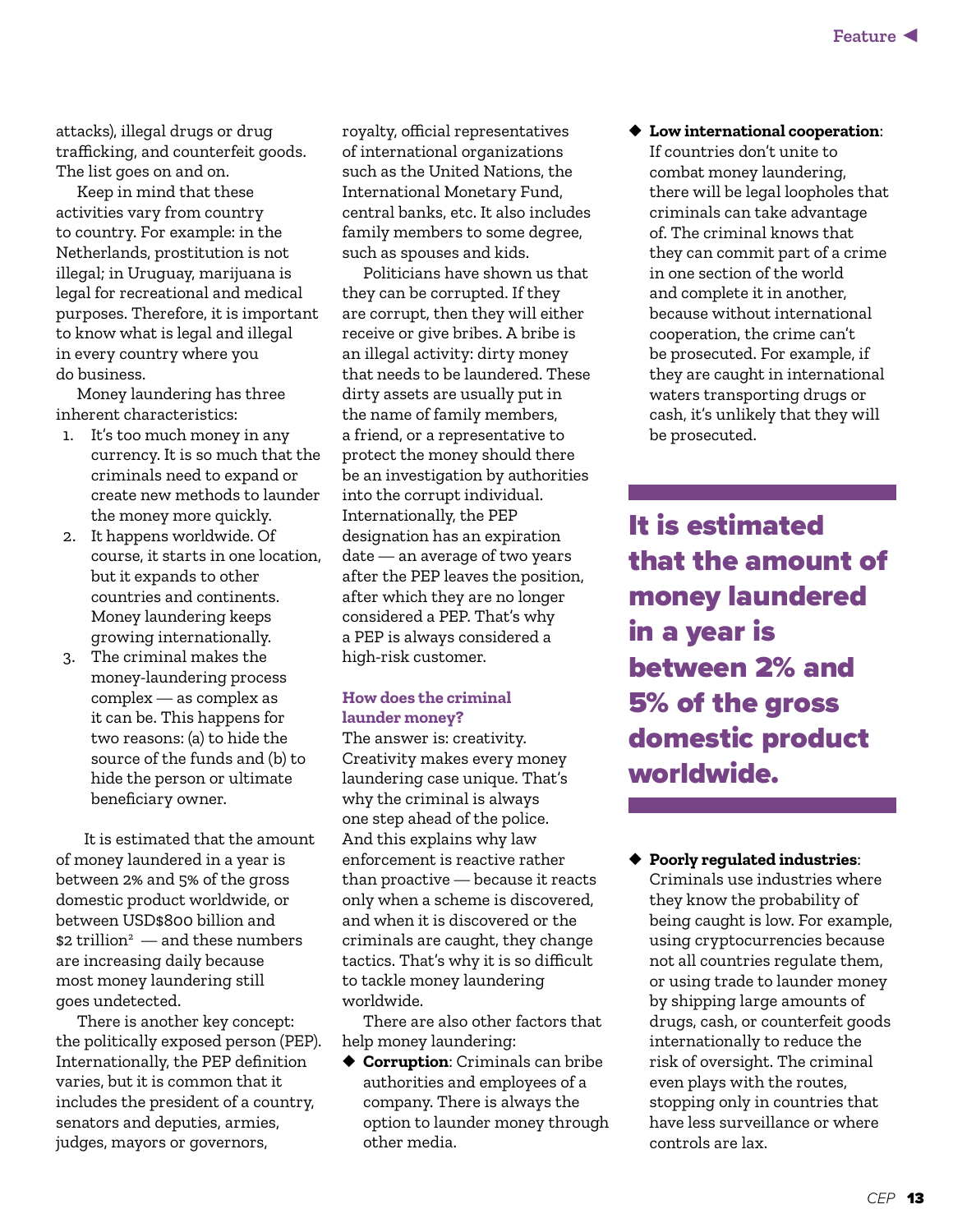

- ◆ **Companies with ineffective controls**: Companies increase the risk of money laundering by not knowing their customers, not training their employees, having weak supervision, not supporting internal audit and compliance areas, etc. This is very important: Any company can be used to launder money, not just the financial sector. Would you suspect a funeral home as a money laundering business? You should. It's a fad due to the pandemic.
- ◆ **Incomplete documentation**: If a company does not have proper documentation, how could you bring a money laundering case against it? Not only is proper documentation required by law, but the lack of document support can dismiss a money laundering case.
- ◆ **Rationalization**: People rationalizing their bad or unethical actions are a key target for criminals. Most people that think that money laundering is a victimless crime justify their actions by thinking, "I am not hurting anyone," "They won't catch me," "I will only do it once," etc. But what they don't realize is that everything in life has a cost.
- ◆ **Fear of reporting**: Even people who know that money laundering is happening won't report it because they are afraid of retaliation or getting into trouble. An important fact to consider is that not receiving reports does not mean everything is fine. On the contrary, without a report, there is no crime to pursue, and money laundering continues.

#### **Protecting yourself and the company from money laundering**

The main controls to deter, detect, and prevent money laundering are know your customer, know your third parties, know your employee, sanctions, training, and core values.3

The following are additional controls to help prevent money laundering:

◆ **Monitoring**: Your company could use red flags to reveal unusual or suspicious behavior. After red flags are identified, it's important to investigate them. A key factor is how promptly or quickly the investigation starts.4 Why? Because it can be a trigger for a deeper investigation, and timing is a key so as not to alert the criminal and to collect all the evidence — or it could be just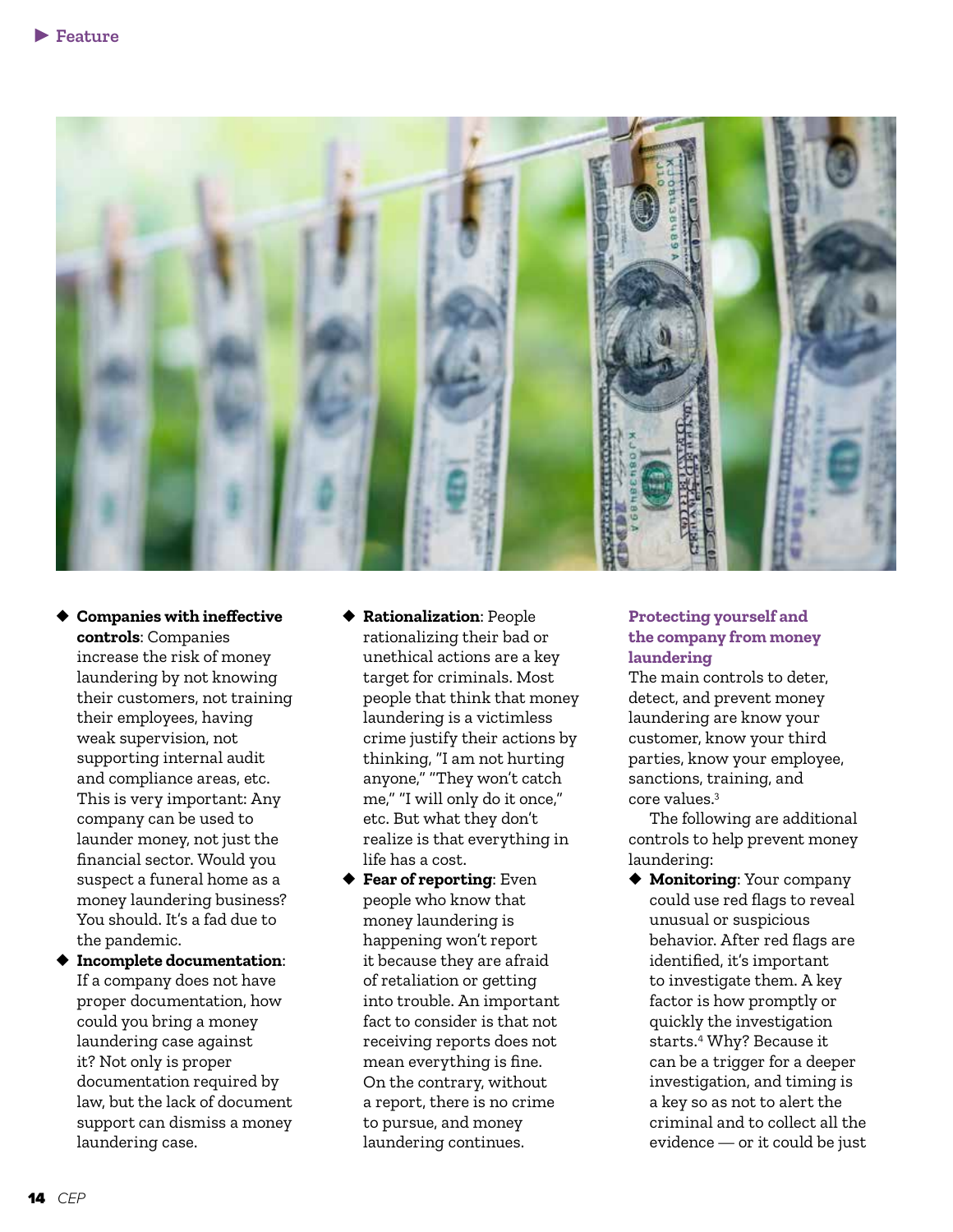a false positive. Regardless of the result, companies should rush to start investigating, because their reputation could be at risk. It's also important to keep an inventory of the red flags that are real. When red flags are found, analyze common factors. This will help identify the cause and possible solutions.

◆ **Supervision**: The best control you can have is to know what staff are doing in real time; therefore, supervision should be frequent and done at random. Don't rely on the assumption that because an employee has been working at the company for many years, they know what must be done. Don't wait for the monthly meeting or the final numbers. Supervise what is being done in the middle. When people know they are being supervised, they tend to do the right thing more frequently. Supervision helps to avoid mistakes and detect ineffective controls; that's why it's so important.5

◆ **Policies and procedures**: Are they aligned with each other? Do people know where to find them? Are they written clearly? Are they updated? Many people think that policies and procedures are just one more document, something to mark off the checklist, but their importance lies in the fact that they set the rules and guidelines of the company. So why don't people take them seriously? Because companies do not promote them! Make sure policies and procedures are read and understood by all. Repeat,

repeat, repeat what is right and what is wrong. Make the reminders fun and easy. It has been proven that when a theme is dry or difficult but presented in a simple and easy way, people tend to learn more. Use that!

◆ **The compliance officer**: Usually companies put the responsibility of detecting and preventing money laundering on the compliance officer (if they have one). If not, they'll put it on the legal or financial team. That's not a good practice. The compliance officer should oversee external and internal regulation compliance effectiveness while managing those risks that are more directly related to compliance. A money-laundering scandal could damage the company severely for many years. That's why compliance is so important as a key control, because it could prevent the money laundering risk before it occurs. For a compliance officer to be effective,<sup>6</sup> they should be accessible (known by everybody inside the company as well as in third parties), discrete, objective, and independent. Then the compliance officer can be seen as a key strategic internal adviser.

#### **Why money laundering affects you in a personal way**

Money laundering keeps growing at an international level, using different countries, companies, and people. Therefore, its cost affects all of us. No one is immune! Money laundering can lead to death, violence, sickness, poverty, and unemployment. Money laundering

generates inequality, unfairness, suffering, and insecurity. But above all, it gives organized crime the funds it needs to conduct further criminal activities. It also undermines financial systems and damages economies.

Therefore, money laundering should matter to all of us in a personal way.7 Just because we have not been direct victims does not mean we are immune to it — or far away from it.

Just because we have not been direct victims does not mean we are immune to [money laundering] — or far away from it.

**Unwrapping money laundering** Money laundering is a complex process. It has so many layers to hide the source of funds and the people responsible. Unwrapping money laundering can be a challenge, but it's not impossible. Criminals make mistakes. And sometimes those mistakes are obvious. It is up to companies to reinforce controls and up to compliance officers to pay attention to the details in order to stop this crime so that it doesn't continue affecting more people. We all can make a difference!   **CEP**